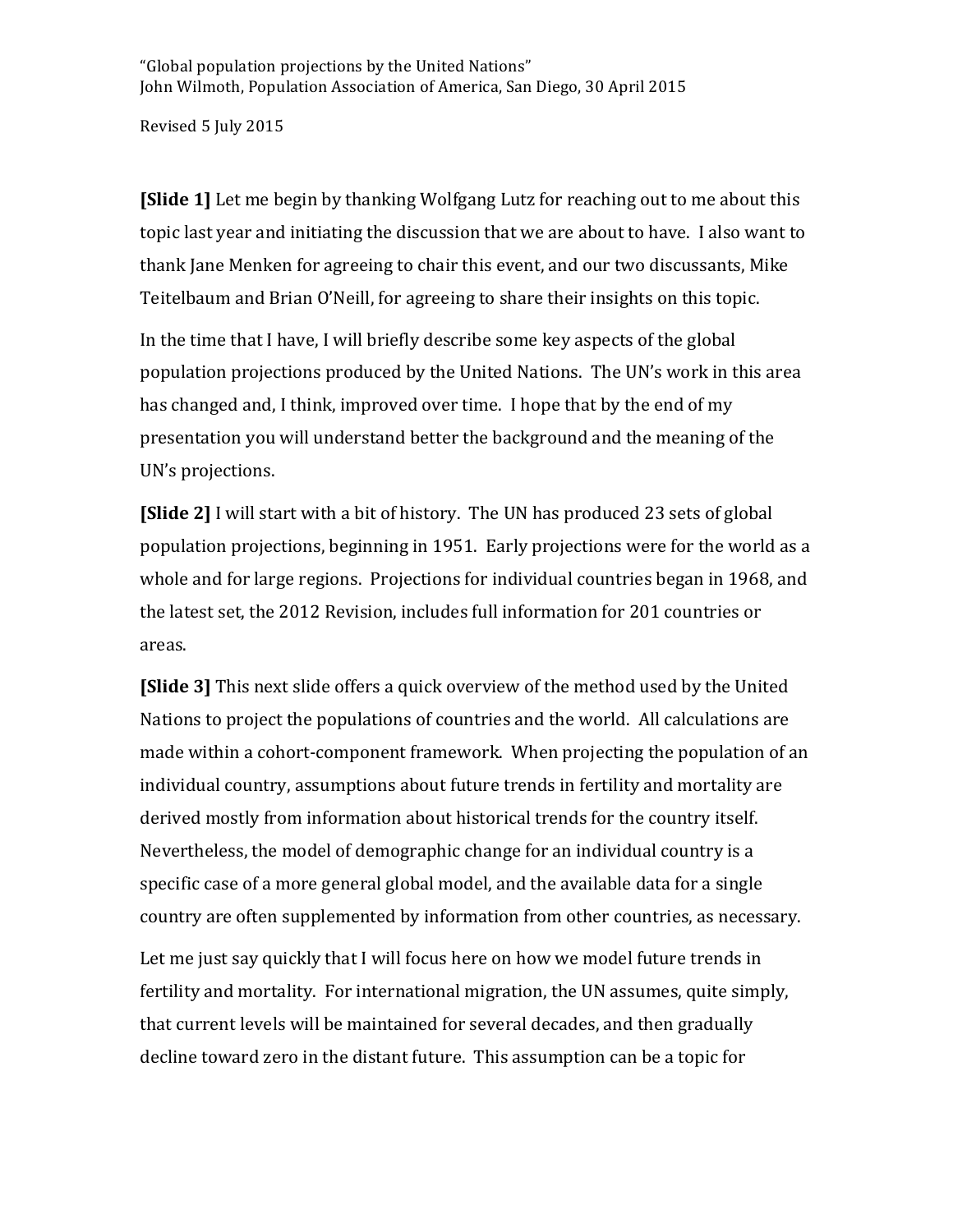discussion on another day. For the rest of this talk, I will focus on fertility and mortality as components of the UN projections.

Traditionally, the UN medium projection has been accompanied by a small number of alternative future trends, derived by varying key assumptions, in particular fertility, or by constructing hypothetical scenarios, such as an instant shift to replacement fertility or to zero migration. More recently, a new method based on a formal statistical model has made it possible to assess the probability of observing a range of plausible future trends.

The median trajectory of this probabilistic model has the same assumptions about future trends in fertility, mortality and migration as the traditional medium-variant projection. Thus, the difference between the two approaches involves only the way of describing alternative future trends, not the central trend itself.

**[Slide 4]** Projected trends in fertility and mortality are derived from historical information about trends in those same variables. As you all know, observed regularities in historical trends have led to various theories of demographic change. In building a projection model, the UN used existing theories of demographic change to guide the specification of a general model, which was then fitted to the experience of individual countries.

To estimate the model for a given country, we used the data for that country and for other countries as well. When data are plentiful for a given country, the estimation procedure gives most of the weight to data for that country when choosing the parameters of the country-specific model. When data are sparse, the method gives more weight to data for other countries.

**[Slide 5]** Now, some of you may be saying, there is not a single theory of demographic change that explains *all* changes in *all* countries, or that is commonly accepted by *all* professional demographers. Fair enough. However, the theories that exist about long-term trends in fertility and mortality do share certain common features, which are reflected in the UN's projection model.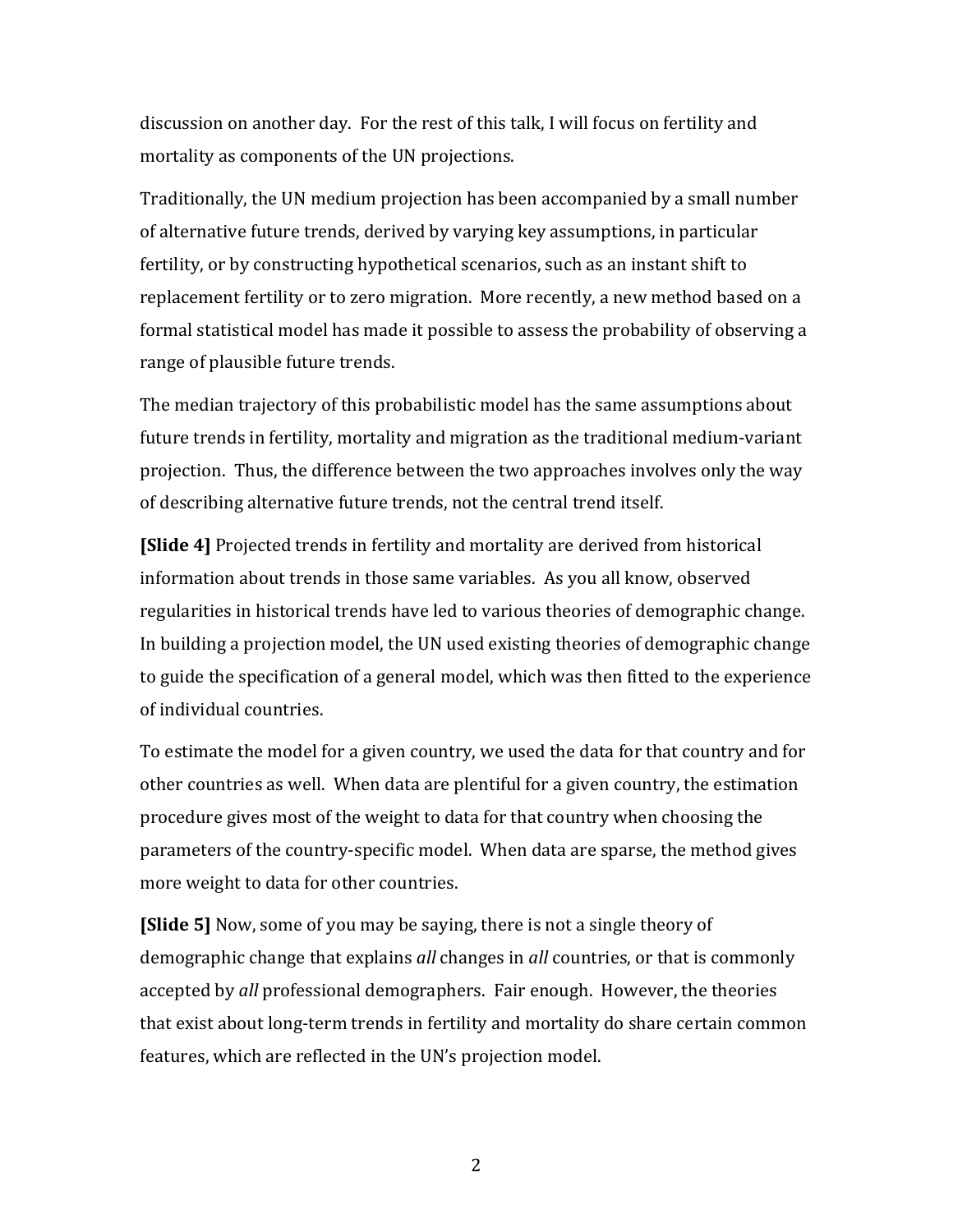For example, in the case of fertility, the model depicts a transition from high to low levels of TFR, while for mortality, the model depicts a transition from low to high levels of life expectancy at birth. As Paul Demeny wrote in 1968, "In traditional societies fertility and mortality are high. In modern societies fertility and mortality are low. In between, there is a demographic transition." [cited in Coale  $(1973)$ ] This is the most basic and relatively uncontroversial aspect of demographic transition theory: that a transition *has* occurred, *is* occurring or *will* occur. The models of fertility and mortality change that underlie the UN's projection method give form to a general theory of transition.

There is less theoretical consensus about what happens after these major transitions have occurred. Will life expectancy continue to increase? Will fertility remain well below replacement level for a long time? In each case, the UN projections reflect a view of the future that is widespread but probably not universal in the same way that there is almost universal recognition of transition theory. For fertility, it is assumed that post-transition trends will fluctuate and that countries with very low levels of fertility will see at least a modest recovery toward higher levels – not necessarily to the replacement level but in that direction. For mortality, it is assumed that the future increase of life expectancy at birth will be roughly linear, with a rate of change that converges toward the observed increase of the maximum age at death.

**[Slide 6]** The next slide illustrates the complete fertility model in three phases, corresponding to the periods before, during and after the transition. Note that the rapid drop of the TFR during the transition is followed by a period of fluctuation and modest increase.

**[Slide 7]** The next slide illustrates the shape of the trend in life expectancy at birth that is embedded in the model. It is a kind of S-curve, with a future increase that decelerates and eventually becomes linear, with a slope that must be chosen based on a reasoned argument. In this case, it was argued that the rate of increase in life expectancy at birth is likely to decline in the future, since in the long run the rate of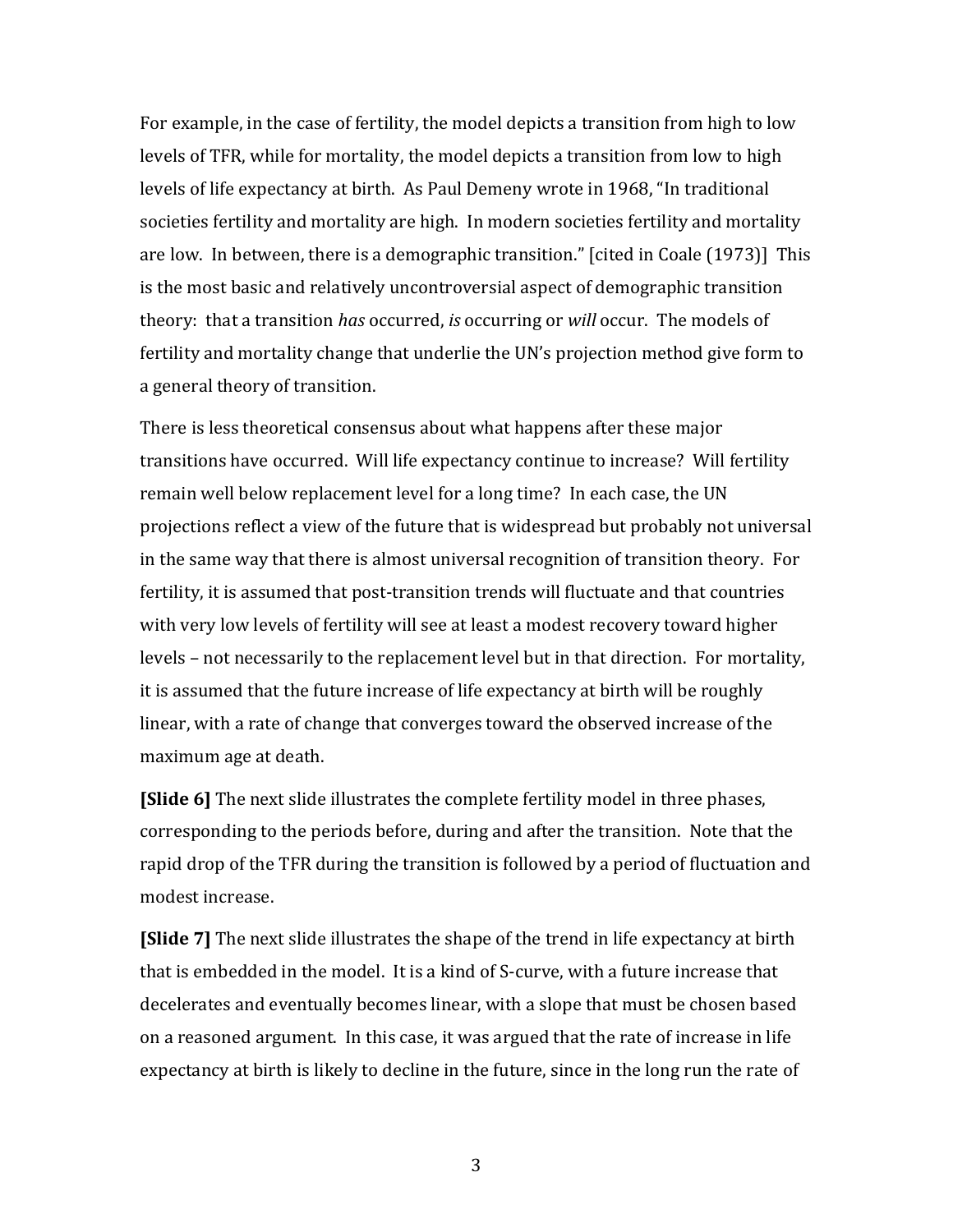increase in the mean of a distribution cannot exceed the rate of increase in its maximum, which has been moving up more slowly.

**[Slide 8]** The next three slides focus on phase II of the fertility model, or the period of major decline. The model of decline depicts the rate of change in the TFR as a function of the TFR itself. The general form of this relationship is an inverted U, which is modeled using a double-logistic curve. The inverted U-shape implies that the transition begins slowly, proceeds more quickly in the middle, and then slows down at the end. We use Bayesian statistical methods to estimate the double-logistic model for each country, yielding information about both the country-specific parameter estimates and their uncertainty.

**[Slide 9]** Here is an illustration of the fitted model for India. In the left panel, the solid red line depicts the estimated curve, depicting the rate of change in the TFR as a function of its current level. There is uncertainty around that estimate, as depicted both by the individual simulated trajectories (in grey) used to derive the estimate, and by the percentile bands (in dashed and dotted red) corresponding to the 80and 95-percent prediction intervals.

In the panel on the right, rates of change from the panel on the left are transformed into projected future changes in the TFR. Again, the uncertainty bands (in red) correspond to 80- and 95-percent prediction intervals. The individual trajectories of the future TFR (in grey) were generated by Monte Carlo simulation, taking into account both the uncertainty of parameter estimates (on the left) and the uncertainty of future annual changes, as described by a random walk. In short, this is a model of a random walk with variable drift, which takes into account the uncertainty about the drift parameter in assessing the uncertainty of future trends.

**[Slide 10]** Briefly, this slide illustrates how the Bayesian hierarchical model yields estimates of the rate of decline in the TFR for countries with different historical patterns, and also for countries that differ greatly in terms of data availability and their current stage of transition.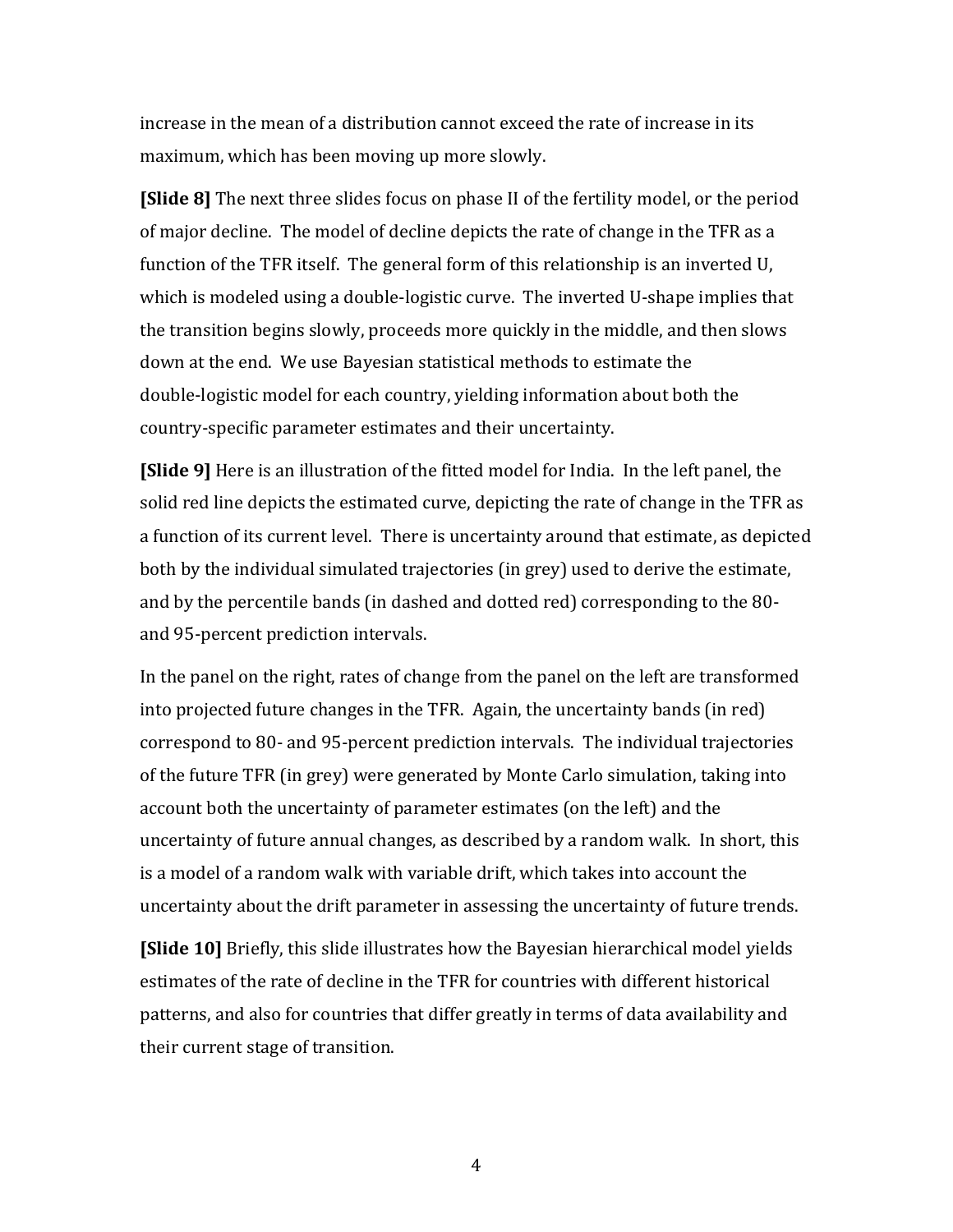**[Slide 11]** Again briefly, this slide illustrates the third phase of the fertility model, which starts by definition after there has been an increase over two consecutive 5-year time intervals for a country with a TFR that is already below 2. The empirical base used for estimating this portion of the fertility model now includes 25 countries or areas, mostly in Europe but also in North America, East Asia and elsewhere.

**[Slide 12]** It goes without saying that there is considerable uncertainty about future population trends. A major challenge for demographers has been how to describe and communicate that uncertainty to everyday consumers of population projections. Although the traditional variants and scenarios have no probabilistic interpretation, they remind users of the possibility that future trends may differ from the central forecast. Thus they emphasize the *existence* of uncertainty, even if they do not help very much in understanding the *extent* or the *magnitude* of that uncertainty. For a quantitative assessment of the uncertainty of population projections, one needs a statistical model.

**[Slide 13]** It is instructive to compare the two means of depicting alternative future population trends in some specific cases. Here, for Nigeria, the medium variant is shown as a solid red line. The other red lines depict the distribution of future trends according to the probabilistic model, while the blue lines depict the high- and low-fertility assumptions (plus or minus half a child).

In the case of a high-fertility country like Nigeria, the high- and low-fertility assumptions are not particularly extreme and do not cover the full range of uncertainty revealed by the probabilistic analysis. In short, if our notion of a "high" and "low" scenario derives from a TFR that varies by plus or minus half a child, we will understate the uncertainty of future trends in this context, as seen on the left for the TFR and on the right for total population.

**[Slide 14]** The situation is just the opposite for low-fertility countries, such as the Russian Federation. Although future trends are expected to fluctuate, those changes are likely to take place within a fairly small range, which is easily covered by plus or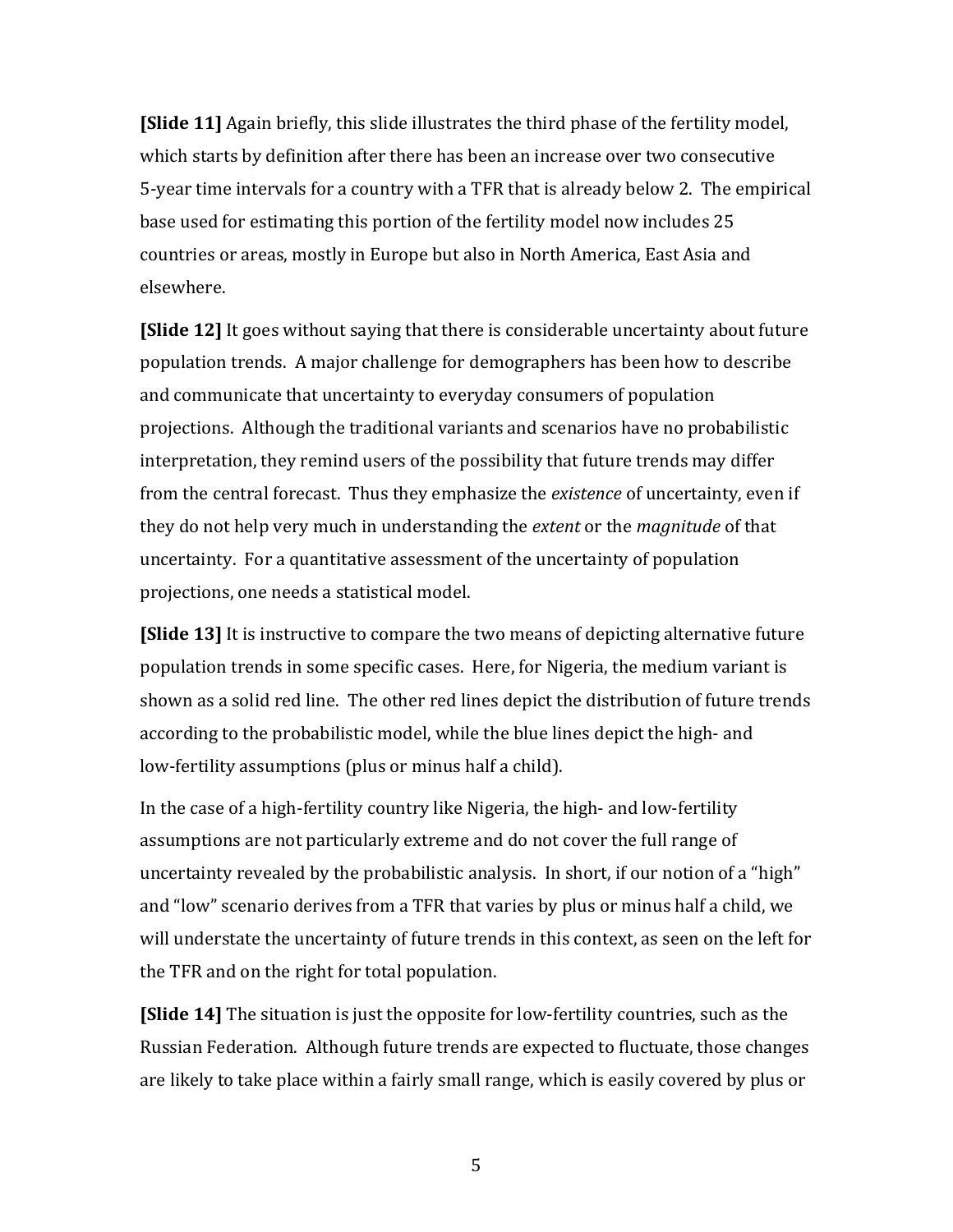minus half a child. In this case, defining a "high" and "low" scenario by this traditional method leads to a modest overestimation of the future uncertainty of population trends.

**[Slide 15]** For large regions or the world as a whole, the high- and low-fertility variants grossly overstate the uncertainty of future trends. This is because the highand low-fertility assumptions are applied uniformly across *all* countries and *all* future time periods. The uniform application of this assumption yields an exaggerated depiction of the range of plausible future trends. Although some countries will have higher levels of fertility than implied by the medium scenario, others will have lower levels. Likewise, some countries will have fertility levels that are higher than expected in some time periods but lower in others. The impact of these differences will tend to cancel out.

For the UN's projection of world population in 2100, the high- and low-fertility variants differ by around 10 billion, spanning a range from roughly 6 and half to 16 and a half billion. By contrast, the 95-percent projection interval for 2100 runs from 9 to around 13 billion, thus covering a span of roughly 4 billion.

**[Slide 16]** What have we learned from the new probabilistic projections? We have learned, as mentioned already, that the traditional high- and low-fertility variants tend to exaggerate the uncertainty of future trends in some cases while understating the uncertainty in others. We have also learned that stabilization of the world population within this century seems somewhat unlikely. However, stabilization in that time frame is not impossible or even implausible according to this analysis: we have estimated that there is a 30-percent chance that the world population will either level off or begin to decline by the end of the  $21^{st}$  century.

**[Slide 17]** The Population Division acknowledges that the assessment of the uncertainty of our global population projections using the probabilistic approach is still a work in progress. The current method does not incorporate several forms of uncertainty as listed here, which may be of major or minor importance compared to the uncertainty already reflected in the model.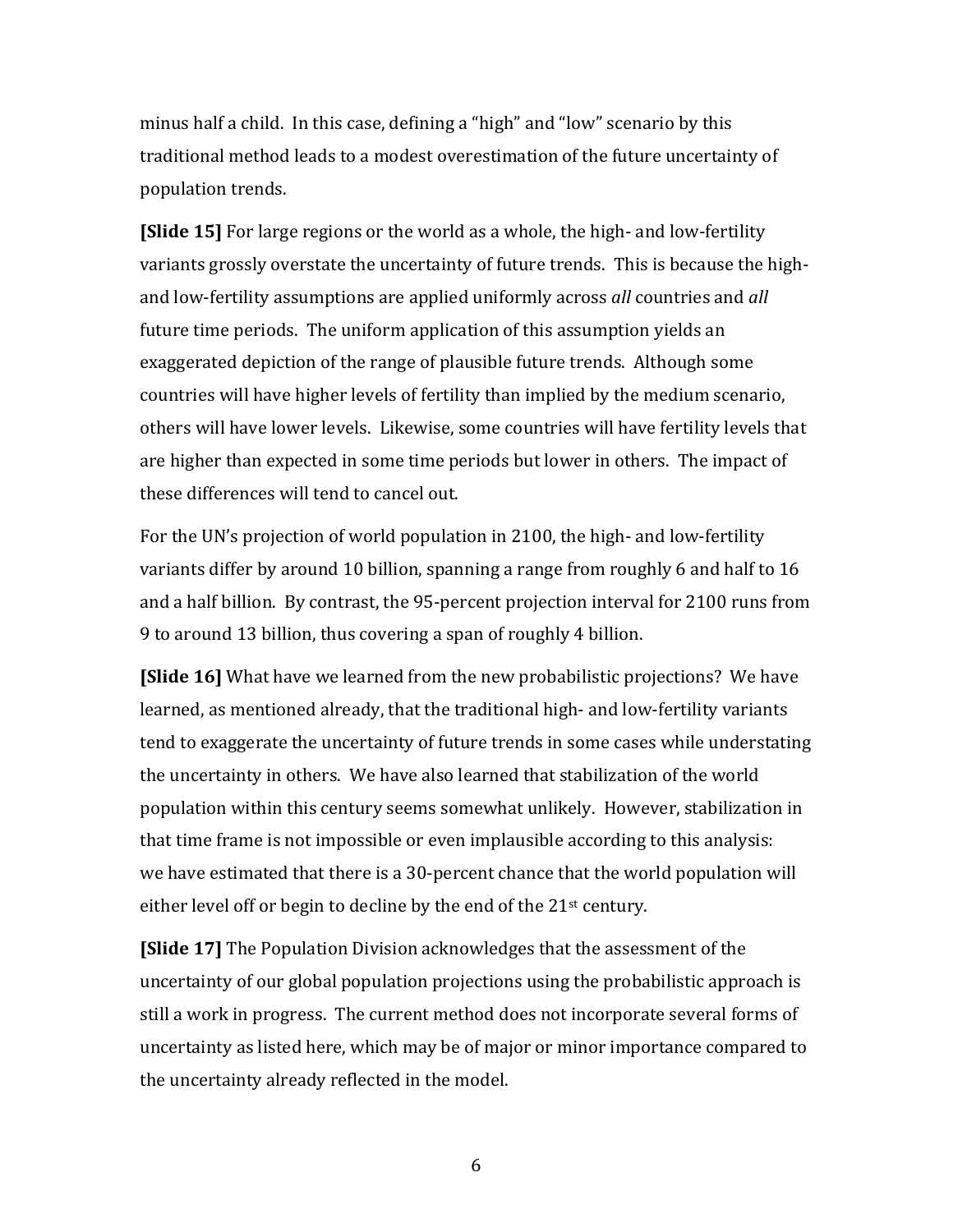I will briefly mention just two items on this list. First, the current method does not incorporate uncertainty related to future trends in international migration. Ongoing research suggests that this omission may lead to a substantial understatement of the uncertainty of future population trends for a country like Germany, where international migration is now the major driver of population change. Second, the current method does not take account of uncertainty related to our knowledge of the past and present demographic situation of a country.

**[Slide 18]** This graph, for example, shows available data on levels of the TFR in Nigeria since 1970. Obviously, the various sources of information do not provide a clear and consistent signal. Between the 2010 and the 2012 Revisions, the UN revised upward its TFR estimates for Nigeria in the latest time periods, since newly available data suggested a higher level. However, this upward revision was soon contradicted by the next available data point, which became available within a year of publishing the 2012 Revision and suggested a TFR value clearly below the revised estimate.

**[Slide 19]** To summarize my key points:

- $\circ$  Population projections by the United Nations are derived from models of future trends in the components of change, in particular fertility and mortality.
- $\circ$  The UN's method of population projection has a strong basis in demographic theory. For each country, the models are calibrated using data from the country itself and, especially when data are sparse, from other countries as well.
- $\circ$  The uncertainty of future population trends has traditionally been depicted using variants and scenarios. The 2012 Revision introduced a new method that yields probabilistic statements about plausible future trends.
- $\circ$  Lastly, work on the probabilistic assessment of uncertainty by the UN is ongoing and could benefit from further efforts to incorporate additional sources of uncertainty.

**[Slide 20]** I would like to acknowledge the efforts of our fine colleagues in the United Nations Population Division, who do the hard work of producing the